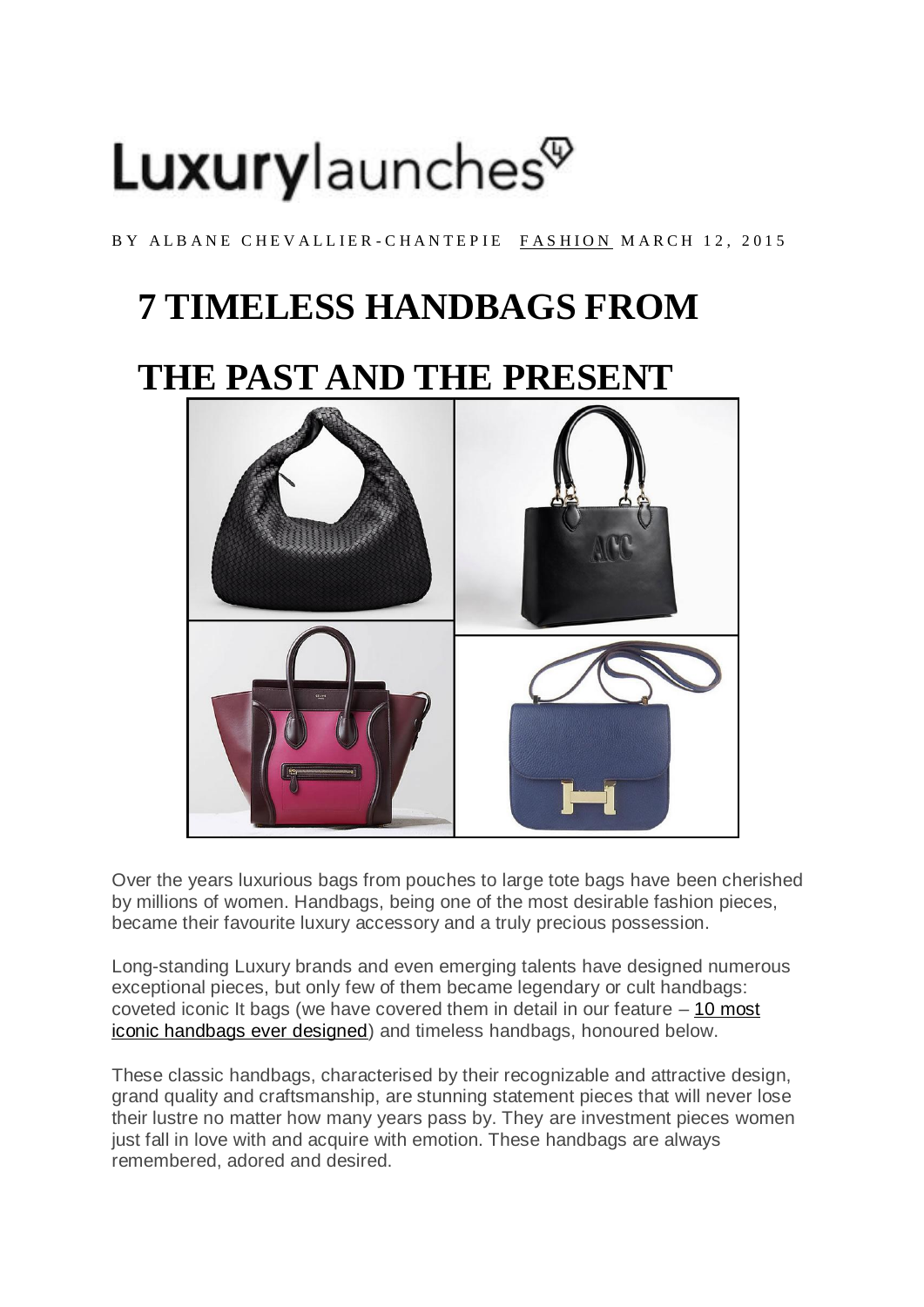

#### **Gucci Bamboo**

Developed in Florence in 1947, the timeless Bamboo Bag became synonymous with the House of Gucci. Throughout the 1950s and 60s, the bag was worn by countless personalities such as Liz Taylor but also Ingrid Bergman or Vanessa Redgrave. The 'New Bamboo', with its exquisite design, remains one of the most sought-after Gucci Bag.



#### **Hermes Constance**

Another favourite of Jackie Kennedy Onassis, the miniature Hermès Constance Bag made its debut in 1959. It was reportedly named after the initial designer's fifth child. The Constance Bag remains an elegant and timeless accessory, with its bold, iconic 'H' closure.



#### **Chloe Paddington**

Chloé Fashion House created history during Phoebe Philo's rein with the release of its much anticipated Chloé Paddington in 2005. What differentiates the Chloé Paddington from other brands is the revolutionary heavy-duty half-pound lock, which is also functional apart from being stylish. Chloé made their newest creation a superlimited edition and it became an overnight success.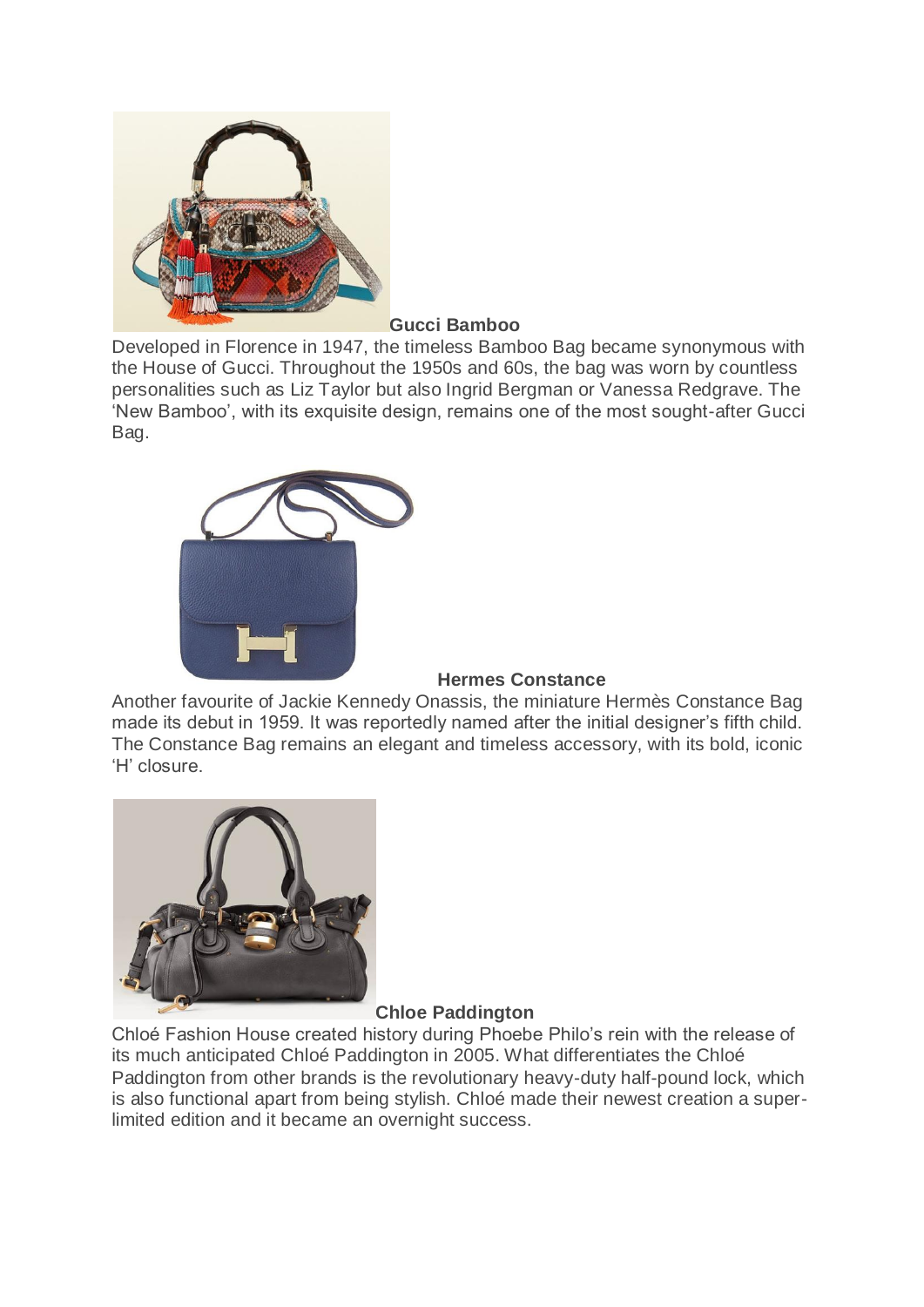

#### **Celine Luggage Tote**

Céline Luggage Tote was launched in 2009 by Céline's Creative Director Phoebe Philo. The creative Luggage Tote, characterised by its remarkable craftsmanship and elegance, took a large part in the recent history of the most coveted accessories. Phoebe Philo told about its timeless design "The anchor of my kind of classicism and then the more fanciful things around it are what make my collections personal, different from those of other designers."



#### **Carmin Riviera Tote Bag**

Carmin Luxury Handbags' Riviera Tote Bag, customizable with every clients quilted initials, is an elegant timeless piece. Carmin label, recently created, has launched a small line of artisan crafted leather handbags made in a French workshop. Besides, in order to fulfil new highly individual expectations, Carmin offers customizable pieces for women who desire to possess an exclusive and unique piece of luxury, personalised with their own quilted initials.



#### **Balenciaga Motorcycle City Bag**

Balenciaga's Motorcycle Bags were created by talented Nicholas Ghesquière in 2003 exclusively for the fashion house's runway show. Kate Moss fell in love with the beauty of this bag and Balenciaga then released it. It became one of Balenciaga's most successful bags. A modern classic, it is made of soft, very light leather and the zippers come with a signature leather tassel pull.